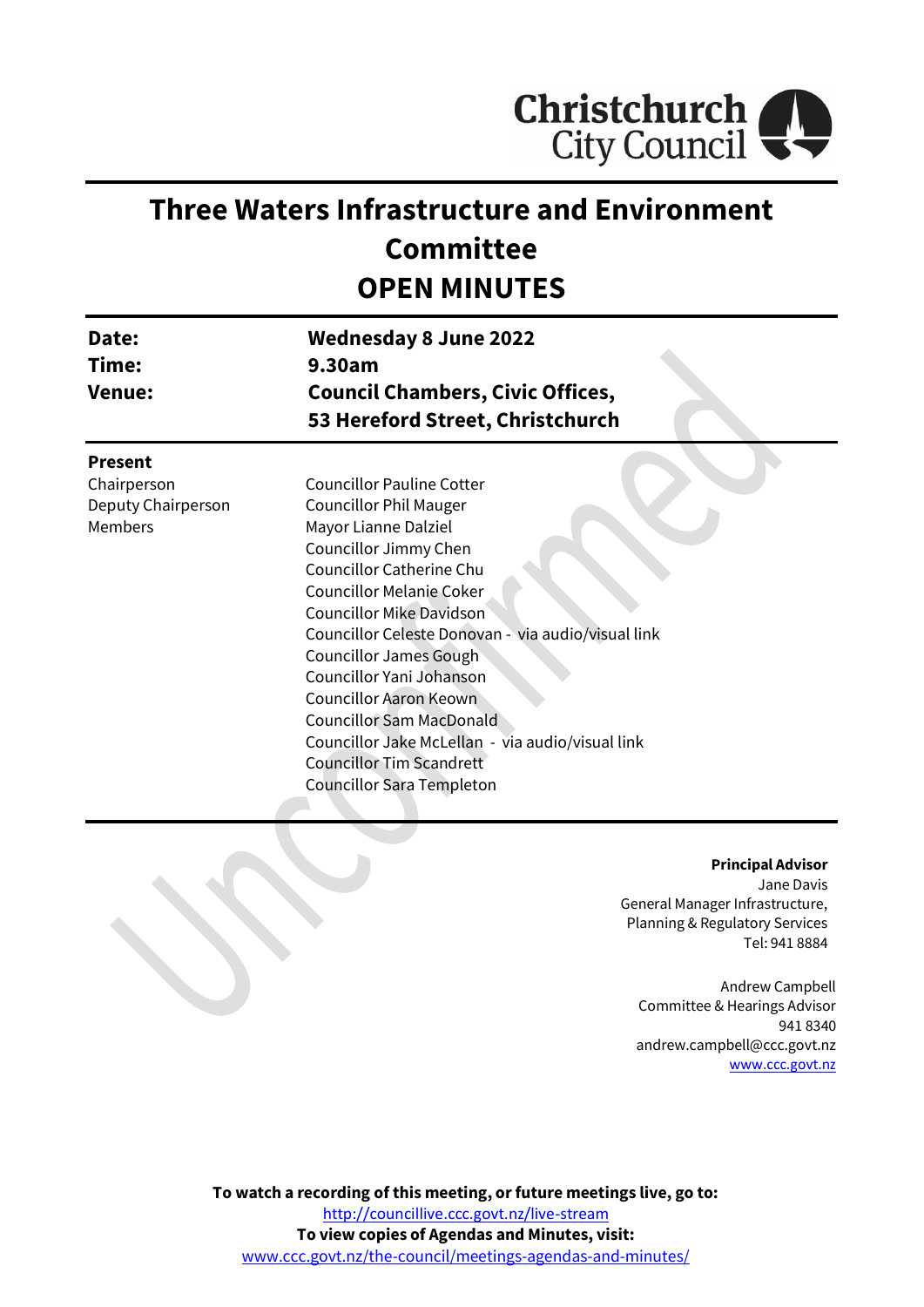

- **Part A Matters Requiring a Council Decision**
- **Part B Reports for Information**
- **Part C Decisions Under Delegation**

# **Karakia Tīmatanga**: Given by Councillor Cotter.

The agenda was dealt with in the following order.

# **1. Apologies Ngā Whakapāha**

#### **Part C Committee Resolved TWIA/2022/00008**

That the apologies received from Deputy Mayor Turner for absence, Councillor Galloway for lateness and Councillor Gough for early departure be accepted.

Councillor Coker/Councillor MacDonald **Carried**

# **2. Declarations of Interest Ngā Whakapuaki Aronga**

#### **Part B**

Councillor Coker declared an interest in Item 13. Biodiversity funding grant applications June 2022.

# **3. Confirmation of Previous Minutes Te Whakaāe o te hui o mua**

#### **Part C**

#### **Committee Resolved TWIA/2022/00009**

That the minutes of the Three Waters Infrastructure and Environment Committee meeting held on Wednesday, 6 April 2022 be confirmed.

Councillor Davidson/Councillor Gough **Carried**

# **4. Public Forum Te Huinga Whānui**

#### **Part B**

There were no public forum presentations.

# **5. Deputations by Appointment Ngā Huinga Whakaritenga**

#### **Part B**

There were no deputations by appointment.

# **6. Presentation of Petitions Ngā Pākikitanga**

#### **Part B**

There was no presentation of petitions.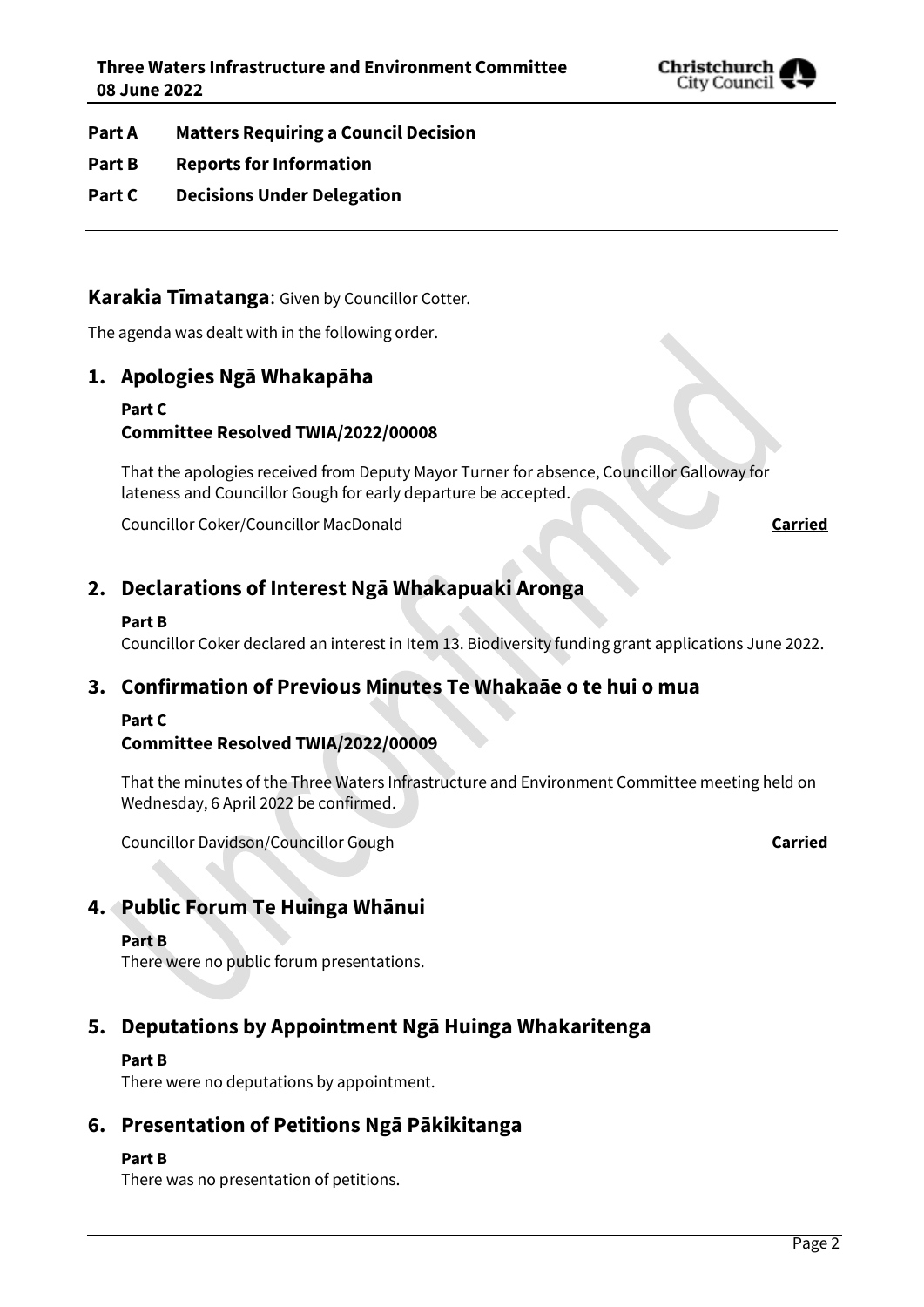

# **7. Banks Peninsula Water Management Zone Committee Minutes - 15 March 2022**

#### **Committee Resolved TWIA/2022/00010**

That the Three Waters Infrastructure and Environment Committee receives the Minutes from the Banks Peninsula Water Management Zone Committee meeting held 15 March 2022.

AND

That the Three Waters Infrastructure and Environment Committee receives the Minutes from the Banks Peninsula Water Management Zone Committee meeting held 17 May 2022.

#### AND

That the Three Waters Infrastructure and Environment Committee receives the Minutes from the Christchurch West Melton Water Management Zone Committee meeting held 28 April 2022.

AND

That the Three Waters Infrastructure and Environment Committee receives the Minutes from the Waimakariri Zone Committee meeting held 31 January 2022.

Councillor Davidson/Councillor Chen **Carried**

# **8. Banks Peninsula Water Management Zone Committee Minutes - 17 May 2022**

#### **Committee Decision**

Refer to item 7.

**9. Christchurch West Melton Water Management Zone Committee Minutes - 28 April 2022**

# **Committee Decision**

Refer to item 7.

# **10. Waimakariri Zone Committee - Minutes - 31 January 2022 Committee Recommendation**

Refer to item 7.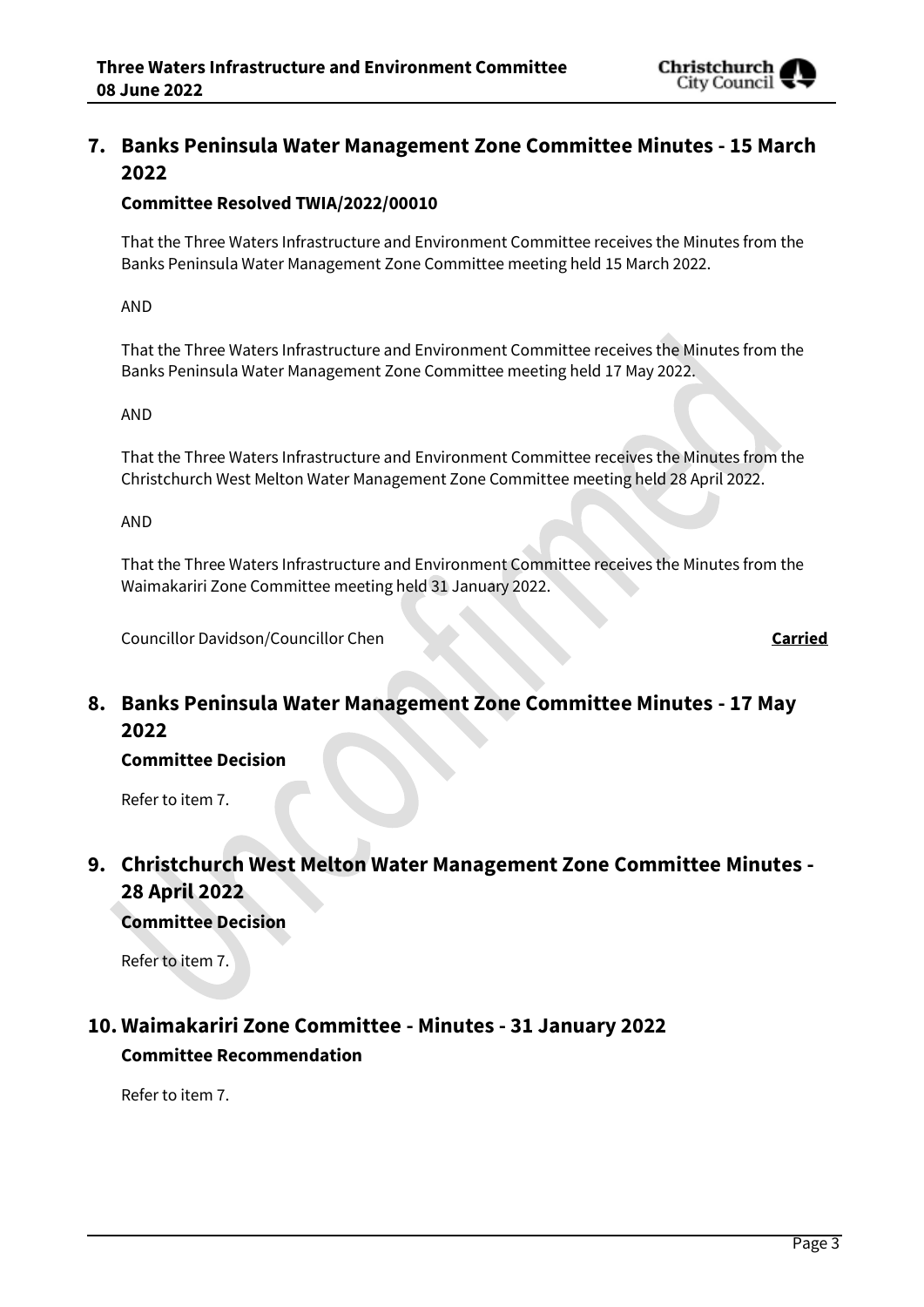

# **11. Three Waters Bi-monthly Report Feb - April 2022**

#### **Committee Comment**

- 1. Helen Beaumont, Head of Three Waters, gave a PowerPoint presentation on the Capital Planning and Delivery, and Quality and Compliance functions of the Three Waters team (**Attachment A**). The presentation outlined significant achievements and ongoing matters in the Capital Planning and Delivery area and an overview of the work that is being done as part of the Quality and Compliance function of the Three Waters team this year.
- 2. The Committee requested that:
	- a. staff provide information on the condition of the stormwater pipes under New Brighton Road in the vicinity of PS205 where the work is being done on the Archimedes screw;
	- b. staff provide information on whether chlorine will need to be added to the Jeffreys Road pump station when it becomes operational;
	- c. quarterly updates be given on the work being done regarding wastewater solutions in Birdlings Flat in the Three Waters bi-monthly report, especially in light of sceptic tank consents;
	- d. staff provide information on the number of water and wastewater jobs logged and how this tracks with last year and the previous five years;
	- e. staff provide clarification on whether the budgeted \$3.7 million for the Duvauchelle Membrane Filtration project is included in the Duvauchelles Treated Wastewater project or whether it is on top of it; and
	- f. staff to provide information to Councillors Davidson and Keown regarding the Grampian pump station and why it requires mitigation by chlorination.

#### **Officer Recommendations Ngā Tūtohu**

That the Three Waters Infrastructure and Environment Committee:

1. Receive the information in the Three Waters February to April 2022 Report

#### **Committee Resolved TWIA/2022/00011**

#### **Part C**

That the Three Waters Infrastructure and Environment Committee:

- 1. Receive the information in the Three Waters February to April 2022 Report
- 2. Request a report on Bells Creek stormwater filtration device operation and water quality effectiveness by September.

Councillor Templeton/Councillor Mauger **Carried**

#### **Attachments**

A Staff Presentation on the Capital Planning and Delivery, and Quality and Compliance functions of the Three Waters Team  $\Rightarrow \blacksquare$ 

Councillor Chu left the meeting at 9.45am and returned at 9.49am during consideration of Item 11.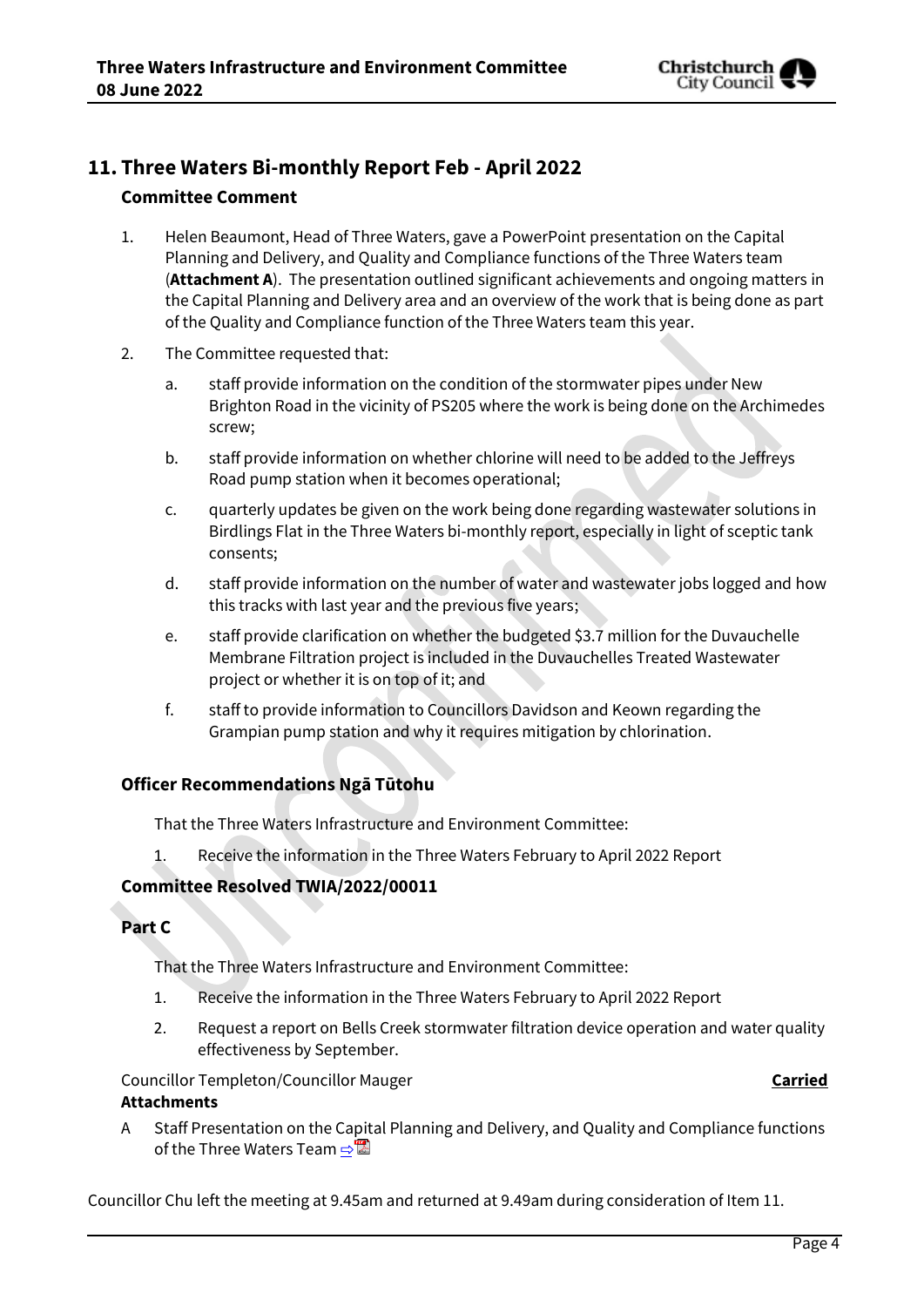

Councillor Gough left the meeting at 9.55am and returned at 10.04am during consideration of Item 11. Councillor Templeton left the meeting at 10.02am and returned at 10.05 am during consideration of Item 11.

# **12. Triannual Zone Committees Update Report - June 2022**

#### **Committee Comment**

- 1. The Committee requested:
	- a. Further information on the Le Bons Bay spring head protection programme and what it entails; and
	- b. Further information on the remote sensing of Otūkaikino Catchment project.
- 2. The Committee conveyed their thanks to the Zone Committees for their hard work and for activating and connecting communities, and noted that the Zone Committees' work is vital to the Comprehensive Discharge Consents.

#### **Officer Recommendations Ngā Tūtohu**

That the Three Waters Infrastructure and Environment Committee:

- 1. Receive the information in the Triannual Update Reports from the Central Water Management Zone Committees:
	- a. Banks Peninsula Zone Committee
	- b. Christchurch West Melton Zone Committee
	- c. Selwyn-Waihora Zone Committee.
- 2. Note the work of each Water Management Zone Committee.
- 3. Note that the Christchurch West Melton Zone Committee supports:
	- a. Building capacity of industry for erosion and sediment control;
	- b. Education courses being enhanced and continued; and
	- c. The provision of an adequate number of dedicated erosion and sediment control officers.
- 4. Approve the appointment of Emma Norrish to the Water Management Committee Selection Working Group.

#### **Committee Resolved TWIA/2022/00012**

#### **Part C**

That the Three Waters Infrastructure and Environment Committee:

- 1. Receive the information in the Triannual Update Reports from the Central Water Management Zone Committees:
	- a. Banks Peninsula Zone Committee
	- b. Christchurch West Melton Zone Committee
	- c. Selwyn-Waihora Zone Committee.
- 2. Note the work of each Water Management Zone Committee.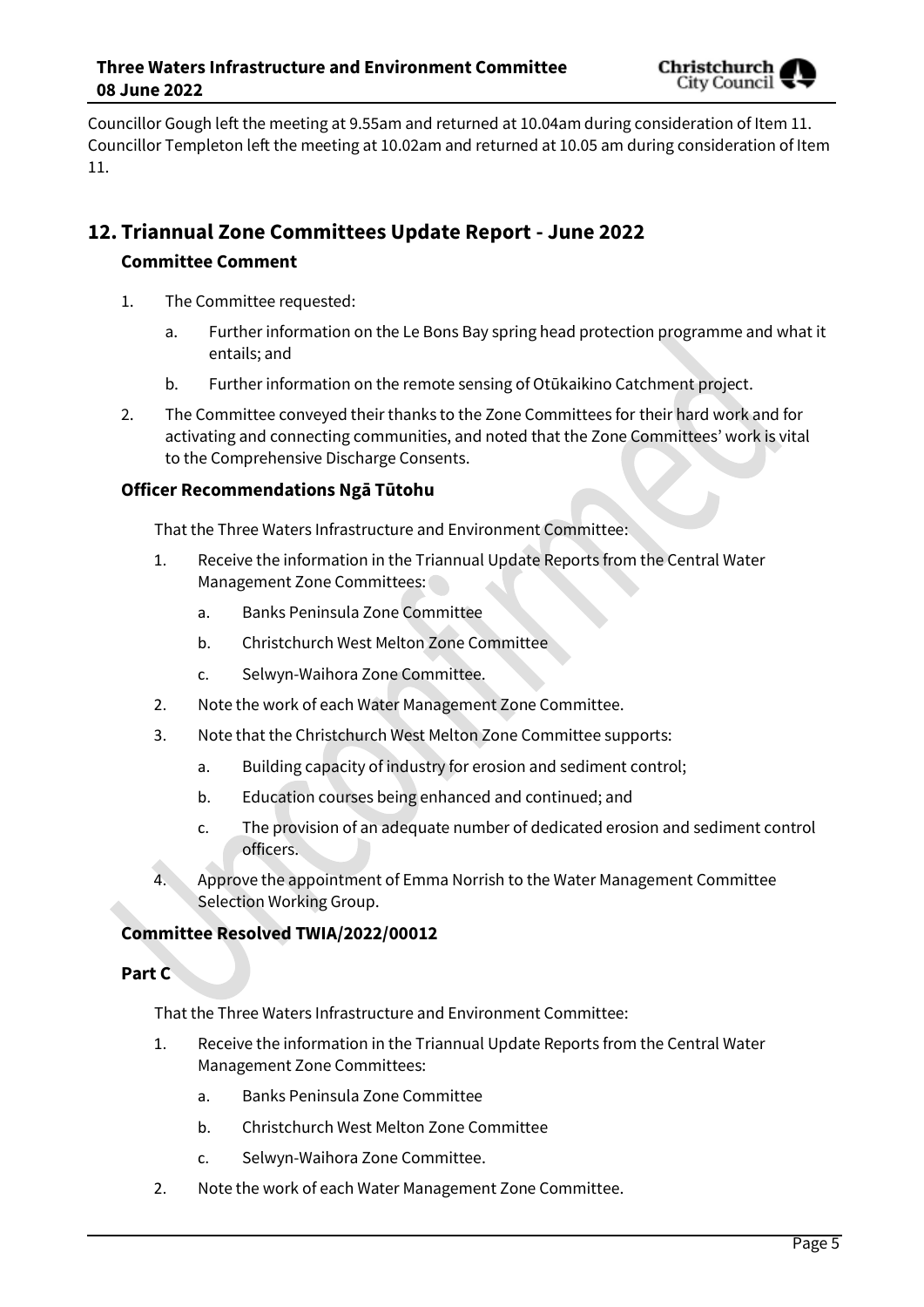

- 3. Note that the Christchurch West Melton Zone Committee supports:
	- a. Building capacity of industry for erosion and sediment control;
	- b. Education courses being enhanced and continued; and
	- c. The provision of an adequate number of dedicated erosion and sediment control officers.
- 4. Approve the appointment of Emma Norrish to the Water Management Committee Selection Working Group.
- 5. Write to ECan asking to understand what progress has been made in the 2020 targets of reviewing environmental flows and catchment load limits, and what progress has been made around establishing and implementing a programme to review any existing consents in order to achieve catchment load limits.
- 6. Request staff to bring an update on Central Government work on acceptable nitrate levels in groundwater and advice on options for further advocacy.

Councillor Davidson/Councillor Templeton **Carried**

Councillor MacDonald left the meeting at 10.12am and returned at 10.16am during consideration of Item 12.

Councillor Chu left the meeting at 10.24am and returned at 10.26am during consideration of Item 12.

# **13. Biodiversity funding grant applications June 2022**

### **Committee Resolved TWIA/2022/00013**

#### **Officer Recommendation accepted without change**

#### **Part C**

That the Three Waters Infrastructure and Environment Committee:

- 1. Receive the information in the report.
- 2. Approve full funding from the Christchurch Biodiversity Fund 2021/22 for the following 7 projects as follows:

| <b>Councillor Templeton/Councillor Mauger</b> |                                                              |             |  |
|-----------------------------------------------|--------------------------------------------------------------|-------------|--|
| $\bullet$                                     | Hauroko Covenant Protection                                  | \$11,000.00 |  |
| $\bullet$                                     | Rare ecosystem protection - Summit Road reserves             | \$10,021.50 |  |
| $\bullet$                                     | Te Ahu Pātiki summit protection                              | \$20,000.00 |  |
| $\bullet$                                     | <b>Manaia Covenant Protection</b>                            | \$5,000.00  |  |
| $\bullet$                                     | Tūpari - Mikimiki Conservation Trust, ecological restoration | \$31,285.00 |  |
|                                               | Covenant Protection and enhancement Port Levy                | \$6,372.50  |  |
| $\bullet$                                     | Feral Pig Control - Te Waihora catchments                    | \$60,000.00 |  |